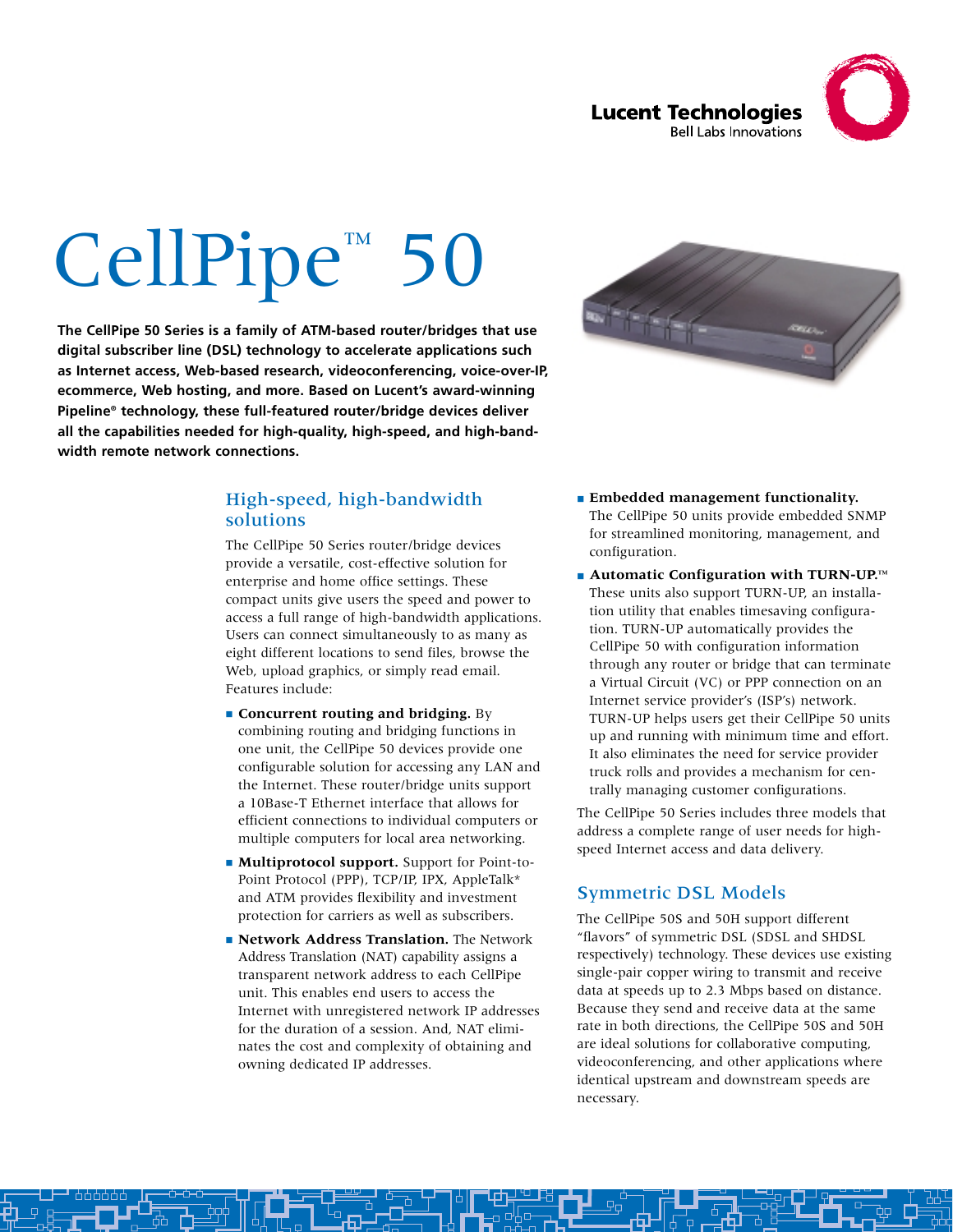CellPipe 50 The CellPipe 50S and 50H can accommodate up to 21,000 feet of twisted-pair wiring connecting them to xDSL central office equipment (COE), such as the Lucent Stinger® DSL access concentrator. This is a full 10,000 feet more than conventional devices support, allowing Internet service providers (ISPs) and carriers to reach more customers. In addition, the new CellPipe 50H-4 will support 4 wire SHDSL—this means data rates up to 4.6 Mbps are supported at even farther distances. These units take advantage of rateadaptive DSL, which automatically sets the data rate to the highest possible speed based on line quality. This feature frees carriers from the task of manually setting data rates for customers during installation.

# Asymmetric DSL Models

The CellPipe 50AS and 50V units support asymmetric types of DSL technology. The 50AS supports ANSI standard T1.413-compliant DMT and G.Lite ADSL while the 50V utilizes the new VDSL standard. These units are fully compatible with external voice splitters to deliver simultaneous DSL and voice services on the same line.

The CellPipe 50AS supports downstream rate of 8Mbps and upstream of 1Mbps in DMT mode, and 1.5Mbps downstream and 512Kbps in G.Lite mode. The 50V supports up to 21 Mbps downstream and up to 5 Mbps upstream. These modems are the ideal residential DSL modem for providing always on voice, video and data services on the same telephone line.

# On-board intelligence with TAOS

The CellPipe 50 units are built on the same software as Lucent's Pipeline ISDN routers-Lucent's True Access Operating System (TAOS). At work in thousands of Lucent access concentrators, routers, and switches around the world, TAOS provides expansive management and control capabilities and enables functions such as modem initialization, SNMP agent participation, and statistics gathering.

#### Centralized network management

The NavisAccess™ platform provides a suite of applications for centralized monitoring and control of Lucent multiservice products, including the CellPipe 50 family. Operating from a single platform, these applications present a complete view of the network from the "big picture" to performance details for an individual port. NavisAccess is a cost-effective solution for streamlined network management and quick deployment of new services.

# Comprehensive security for remote networking

The CellPipe 50 products perform extensive security and authentication procedures to provide secure access and transmission for remote networking. These procedures include:

- User authentication with authentication profiles: Password Authentication Protocol (PAP), Challenge Handshake Authentication Protocol (CHAP)
- Token-based security with support for multiple vendors' products
- IPSEC support for building VPNs.
- Transmit and receive packet filtering
- Integrated SecureConnect™ firewall
- Telnet/SNMP management

## CellPipe—A family of reliable xDSL solutions

The CellPipe 50 Series is part of the CellPipe family of integrated access devices (IADs), routers, and bridge modems that meet worldwide market requirements for reliable, cost-effective xDSL solutions. From residential users to service providers and resellers, the CellPipe family of products provides the perfect solution for transforming existing copper wire into a high-speed data access medium.

|                | CellPipe Model xDSL technology supported                                                                                                                                                                                                                                                  |
|----------------|-------------------------------------------------------------------------------------------------------------------------------------------------------------------------------------------------------------------------------------------------------------------------------------------|
| CellPipe 50S   | SDSL                                                                                                                                                                                                                                                                                      |
| CellPipe 50H   | Second-generation high-speed DSL (HDSL2) and state-of-the-art,<br>industry-standard symmetric DSL G.991.2 (SHDSL). The CellPipe<br>50H can run on either HDSL2 or SHDSL. HDSL2 support symmetric<br>data speeds up to 1.54 Mbps while SHDSL supports symmetric rates<br>up to $2.3$ Mbps. |
| CellPipe 50H-4 | 4 Wire SHDSL supporting symmetric speeds up to 4.6 Mbps.                                                                                                                                                                                                                                  |
| CellPipe 50AS  | ADSL, G.Lite                                                                                                                                                                                                                                                                              |
| CellPipe 50 V  | VDSL                                                                                                                                                                                                                                                                                      |